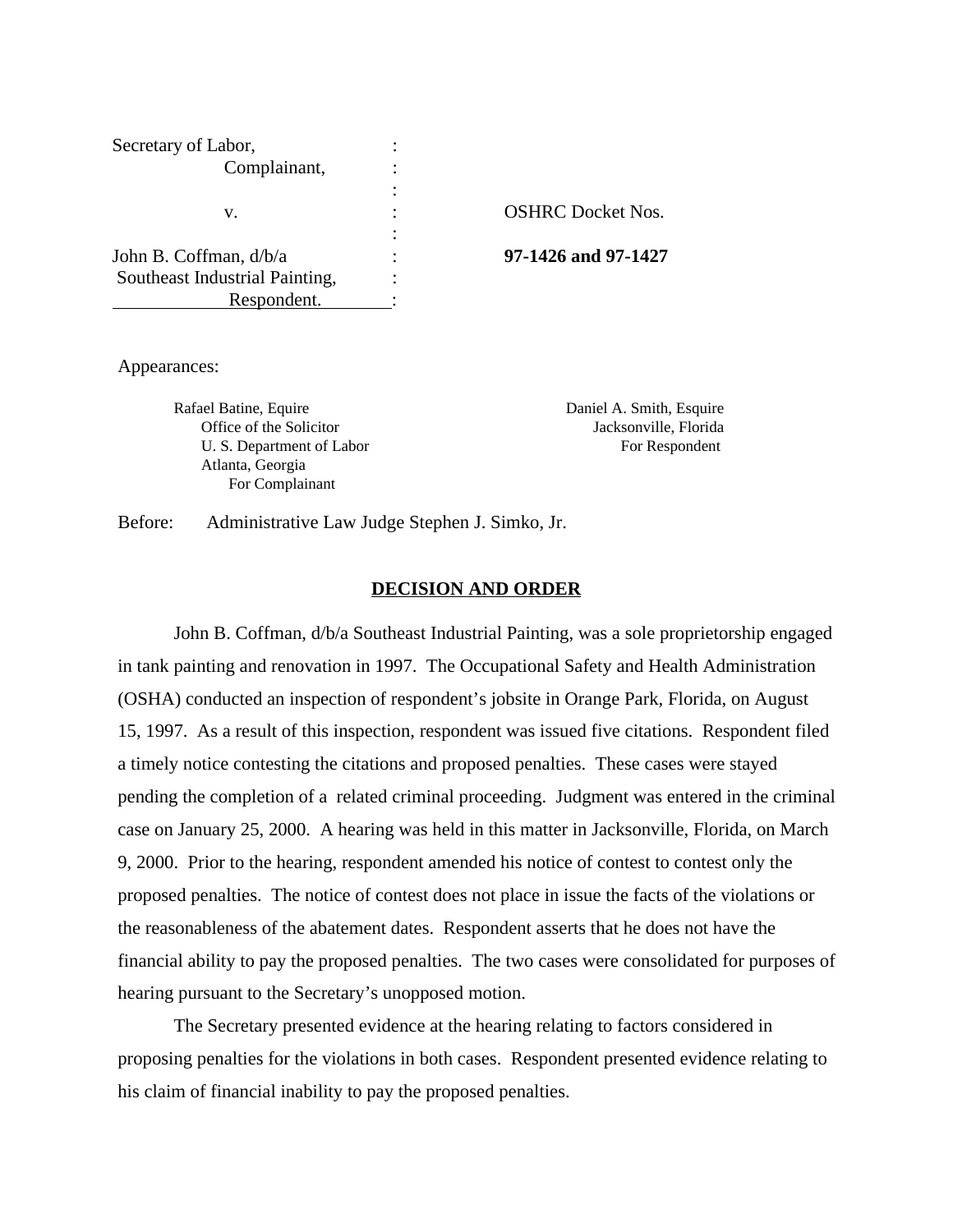At the conclusion of the hearing, a decision was issued from the bench stating the issues, setting forth my findings of facts and conclusions of law, and assessing total penalties of \$11,400 for both cases. In Docket No. 97-1426, penalties in a total amount of \$5,600 are deemed appropriate and in Docket No. 97-1427, penalties in a total amount of \$5,800 are deemed appropriate.

Excerpts of relevant transcript pages and paragraphs, including findings of fact and conclusions of law, are attached hereto and incorporated into this decision.

It is well established that the Commission has the exclusive authority to assess penalties for contested violations. When contested, the Secretary's proposed penalties become advisory and the Commission makes a de novo assessment of penalties. *See e.g. Reich v. Arcardian Corp.*, 110 F.3d 1192 (5th Cir. 1997); *California Stevedore & Ballast Co.v. OSHRC*, 517 F.2d 986, 988 (9th Cir. 1975); *Hern Iron Works, Inc.,* 16 BNA OSHC 1621, 1993-95 CCH OSHD ¶ 30,363, p. 41,881 (No. 88-1962, 1994).

Penalty assessment factors of gravity of the violations, size of the employer, good faith and history of violations or compliance with the Act must be considered. These factors, however, need not be accorded equal weight by the Commission in determining the appropriate penalty. While gravity is generally the primary element considered, the Commission has wide discretion in penalty assessment. *Orion Construction, Inc.,* 18 BNA OSHC 1867, 1999 CCH OSHD ¶ 31,896, p. 47,220 (No. 98-2014, 1999). Each case must be decided on factors unique to that case.

In this case, the overriding factor is respondent's size. This includes consideration of his financial condition. From its earliest decisions until present, the Commission has assessed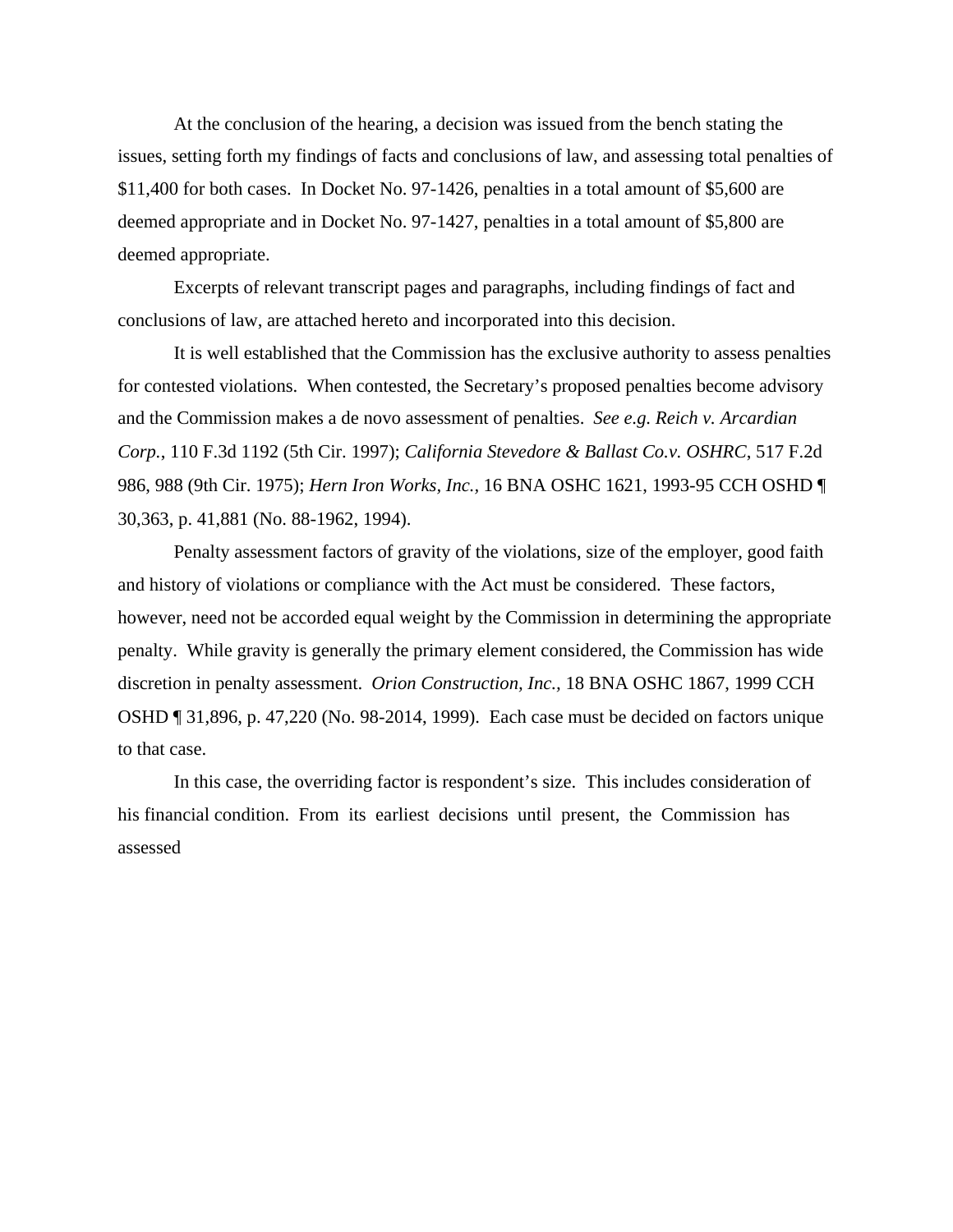penalties that effectuate the remedial purpose of the Act, to assure a safe and healthful workplace, and that avoid the imposition of destructive penalties. *See Colonial Craft Reproductions*, 1 BNA OSHC 1063, 1971-73 CCH OSHD ¶ 15,277, p. 20,368 (No. 881, 1972).

As detailed more fully in the bench decision, Mr. Coffman is no longer engaged in tank painting. He had no more than five employees in 1997. He has none now. He drives a truck hauling cattle. He has limited assets. He is supporting four children of his own, and his wife has three other children. 29 U.S.C. § 666(a) requires a minimum penalty of \$5,000 for each willful violation. In light of this statutory requirement, all interrelated violations were grouped to avoid excessive penalties, given respondent's obligations and limited financial resources.

# FINDINGS OF FACT AND AND CONCLUSIONS OF LAW

The foregoing decision constitutes the findings of fact and conclusions of law in accordance with Federal Rule of Civil Procedure 52(a).

#### ORDER

Based upon the foregoing decision, it is ORDERED that the following penalties are assessed for both cases:

## **Docket No. 97-1426**

| Citation<br><u>No.</u> | Item<br><u>No.</u> | Assessed<br>Penalty |
|------------------------|--------------------|---------------------|
|                        |                    | 100<br>\$           |
|                        | 2-7 (Grouped)      | 500                 |
| $\overline{2}$         | $1a-d$             | 5,000               |
| 3                      | 1, 2               | $-0-$               |
|                        | Total              | \$5,600             |